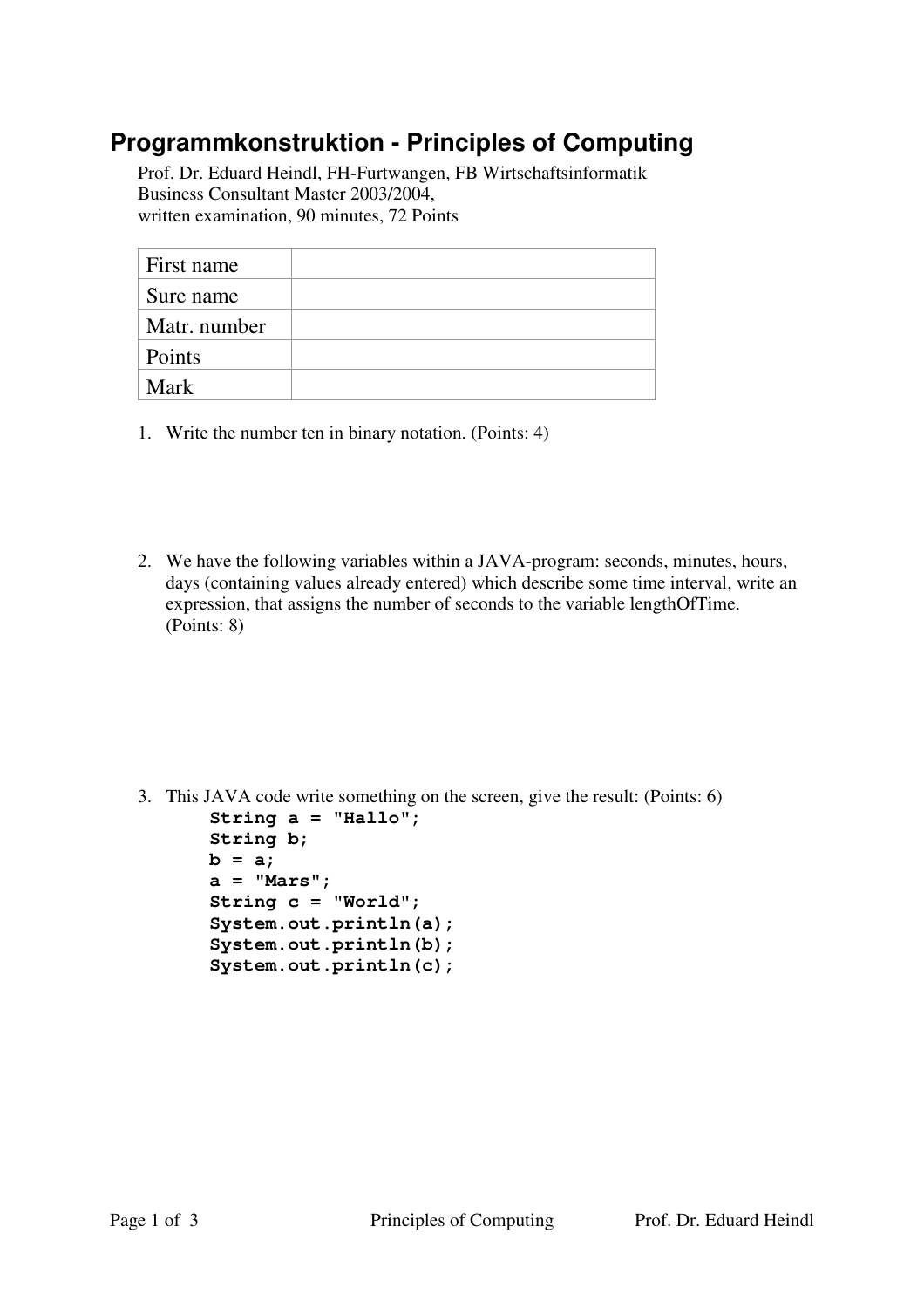4. Define the public class eMail, the class contains the address of the sender, the address of the receiver and the message. The address is of the type mailAddress, which is defined at some other place. The constructor of this class sets the address of the sender. No other methods or variables are defined. (Points: 10)

- 5. complexMail is a public class, that heritage the methods and variables of the superclass eMail, write the first line. (Points: 3)
- 6. Define an array, that contains the first five primes.(Points: 5)
- 7. "Divide and Conquer" is one of the basic principles of software development. Describe this principle and give one small example.(Points 10)